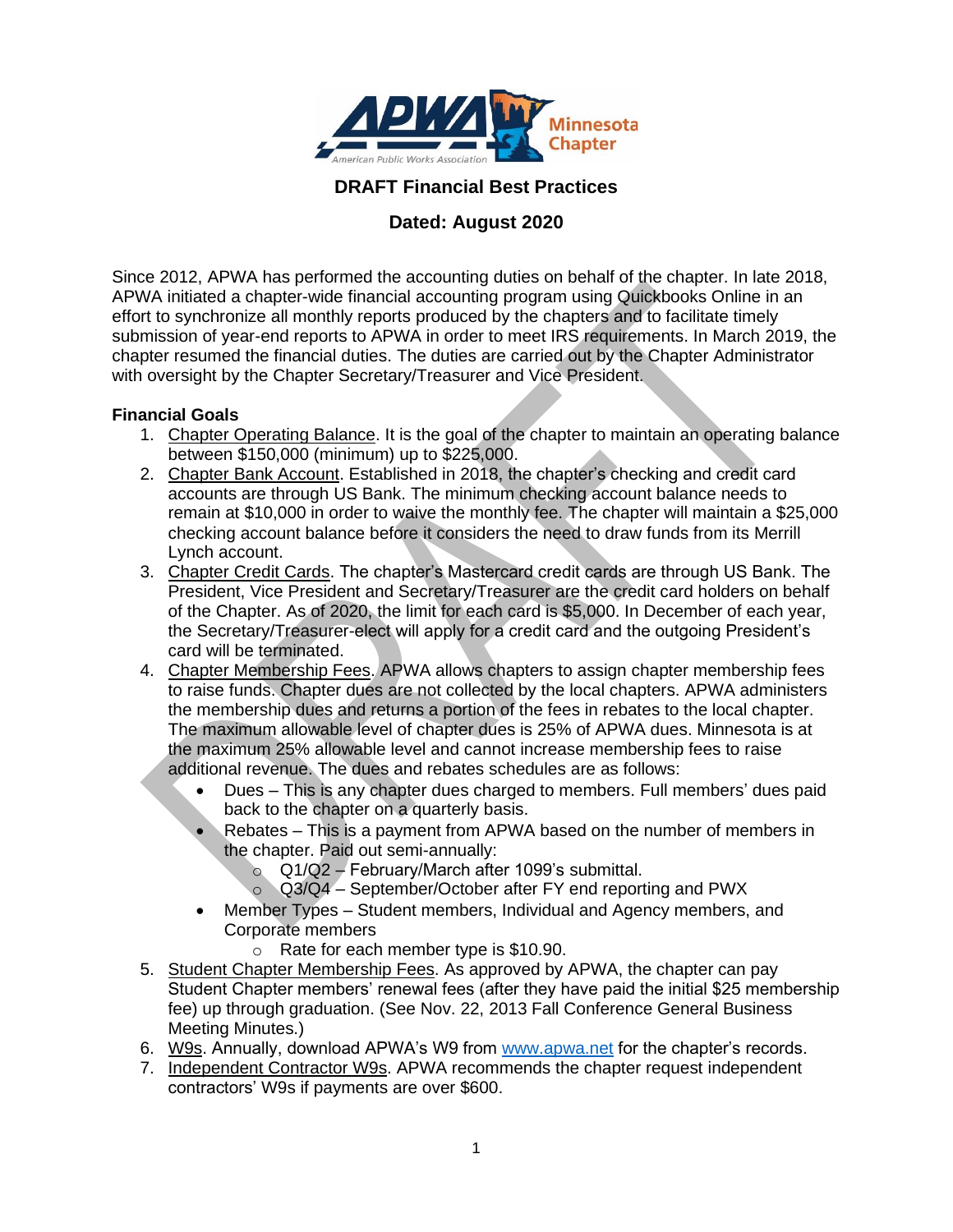8. Contracts. All contracts with a \$10,000 or greater value must be submitted to National for review prior to the contract being signed. All contracts of \$5,000 - \$9,999 value must be submitted to National to be kept on file in the Minnesota Chapter's records. All contracts for chapter administrator services must be submitted to National for review. In addition, all contracts for renewal need to be reviewed by APWA national. Contracts should be submitted to Diana Forbes, APWA Director of Meetings, [dforbes@apwa.net.](mailto:dforbes@apwa.net)

The following is the schedule of routine accounting duties:

### **A. Day-to-Day Accounting Duties**

- 1. Receive, code, and file invoices, receipts, and disbursements accordingly.
- 2. Forward copies of deposits, payments and reimbursements to Secretary/Treasurer and Vice President.
- 3. Prepare and send checks for disbursement. *NOTE: Checks in the amount of \$5,000 or more require two officers' signatures (President, Vice President or Secretary/Treasurer).*
- 4. Deposit monies into checking account.
- 5. Maintain and balance checking and PayPal accounts.
- 6. Maintain Deposit and Expense Report.
- 7. Code check and deposit entries in Quickbooks.

### **B. Monthly Accounting Duties**

- 1. Balance and pay monthly credit card statements.
- 2. Run Merrill Lynch statements from ML website for use in preparing financial reports for Secretary/Treasurer's review and Executive Committee meetings.
- 3. Run financial reports from Quickbooks for Secretary/Treasurer's review and Executive Committee meetings.
- 4. Prepare final Deposit and Expense Report for the Executive Committee meetings.
- 5. Balance US Bank monthly statements.
- 6. Transfer funds from PayPal account to US Bank account to maintain a zero-monthly balance.

#### **C. Quarterly Accounting Duties**

1. Check-in with Audit Committee Chair and Chapter Secretary/Treasurer.

## **D. Annual Accounting Duties**

- 1. Scholarships. After approval, prepare scholarship checks for signature.
- 2. Education Programs
	- a. UUCIS receive, code and deposit tuition payments, and process expense payments.
	- b. Public Works Certification Program if requested, process reimbursement for the transfer cost for transcripts of students who started the program at NHCC.
- 3. Annual Chapter Events
	- a. PWX Chapter Dinner
		- i. Receive payments, code, and deposit in bank account.
		- ii. Maintain and record payment method (check or PayPal) on spreadsheet.
	- b. Annual Golf Outing (as needed)
		- i. Collect funds raised for scholarship program and deposit in bank.
	- c. Sponsorship Program
		- i. Receive payments, code, and deposit in bank account.
		- ii. Maintain and record payment method (check or PayPal) on spreadsheet.